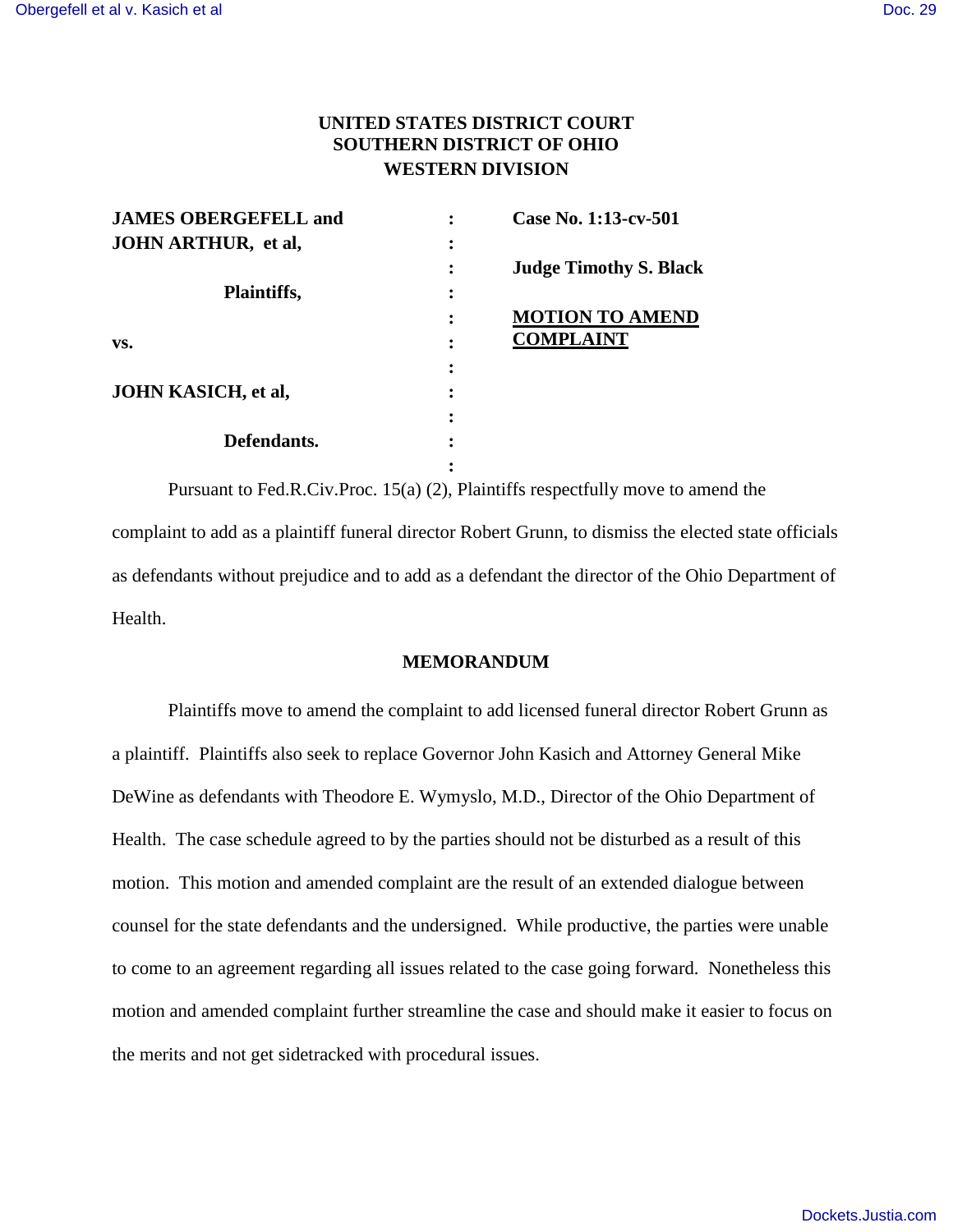The attached second amended complaint narrows the case to the death certificate issue. Given recent changes in federal tax policy it may not be possible to determine state income tax rights and obligations for same sex married couples within the time frame set in this case. Therefore, that issue has been eliminated from the case. Further, in order to avoid motion practice regarding the status of the defendant state elected officials, they have been replaced by as a defendant by the Director of the Ohio Department of Health who has statewide responsibility for death certificates. Finally, Robert Grunn has been added as a plaintiff. He is a licensed funeral director in Ohio and he has same-sex clients who have been married in other jurisdictions where same-sex marriage is authorized and who need death certificates in Ohio. Among his duties as an Ohio funeral director, Mr. Grunn collects the personal and statistical information of decedents and reports them to the local registrar of vital statistics. Ohio Rev. Code § 3705.16(B). In fulfilling this duty, funeral directors are prohibited from "purposely mak[ing] any false statement." Ohio Rev. Code § 3705.29(A)(1). A violation of this prohibition could lead a funeral director to be fined up to ten thousand dollars or incarcerated for up to five years, or both. Ohio Rev. Code § 3705.99. This same concern for criminal prosecution based on alleged inaccurate reporting regarding same sex marriages was cited by Defendant Jones as a basis for her desire to see this Court issue a Declaratory Judgment. *See* Response to Motion for Temporary restraining Order, Doc. 10. Thus, both in his own right and as a third party asserting the rights of his clients; Mr. Grunn has standing in this case. By approaching the issue through his perspective, there will be no potential mootness argument that could stop the litigation upon the death of John Arthur. Plaintiffs of course do not concede that the litigation would be moot upon Mr. Arthur's death but Mr. Grunn at least adds a parallel claim that stands independent of the other plaintiffs and in that sense eliminates a battleground that may otherwise be present.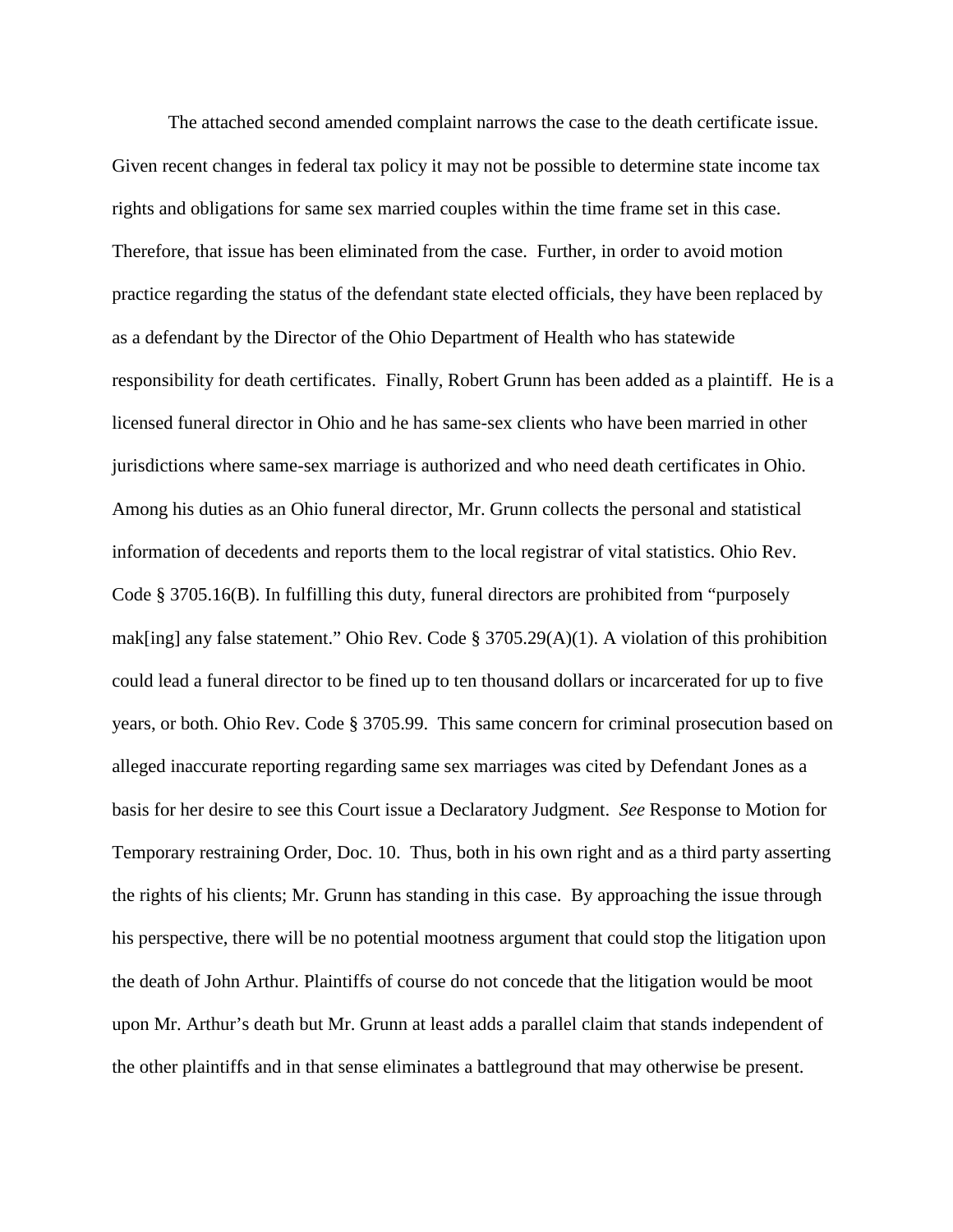Rule 15 of the Federal Rules of Civil Procedure provides that leave of the Court to amend a pleading "shall be freely given when justice so requires." Reasonable requests to amend should be viewed with favor by the Court. *See* Wright and Miller, *Federal Practice and Procedure*, §1484, p.417 and cases cited therein. Leave to amend should normally be granted unless the moving party is guilty of undue delay, bad faith, dilatory motive, or the proposed amendment will be futile or cause undue prejudice to the opposing party. *Forman v. Davis*, 371 U.S. 178, 182; 83 S.Ct. 227 (1962). This amendment will not disturb the schedule set by the Court in this case. At all times in this action Plaintiff has acted in good faith and without delay. No prejudice will be experienced by any opposing party.

The Plaintiff respectfully requests that the motion to amend be granted.

Respectfully submitted,

|                                | /s/ Alphonse A. Gerhardstein         |
|--------------------------------|--------------------------------------|
| Lisa T. Meeks (0062074)        | Alphonse A. Gerhardstein # 0032053   |
| Newman & Meeks Co., LPA        | <b>Trial Attorney for Plaintiffs</b> |
| 215 E. Ninth Street, Suite 650 | Jennifer L. Branch #0038893          |
| Cincinnati, OH 45202           | Jacklyn Gonzales Martin #0090242     |
| phone: 513-639-7000            | Gerhardstein & Branch Co. LPA        |
| fax: 513-639-7011              | <b>Attorneys for Plaintiffs</b>      |
| lisameeks@newman-meeks.com     | 432 Walnut Street, Suite 400         |
| <b>Attorney for Plaintiffs</b> | Cincinnati, Ohio 45202               |
|                                | $(513) 621 - 9100$                   |
|                                | $(513)$ 345-5543 fax                 |
|                                | agerhardstein@gbfirm.com             |
|                                | jbranch@gbfirm.com                   |
|                                | $\gamma$ igmartin@gbfirm.com         |
|                                | <b>Attorneys for Plaintiffs</b>      |